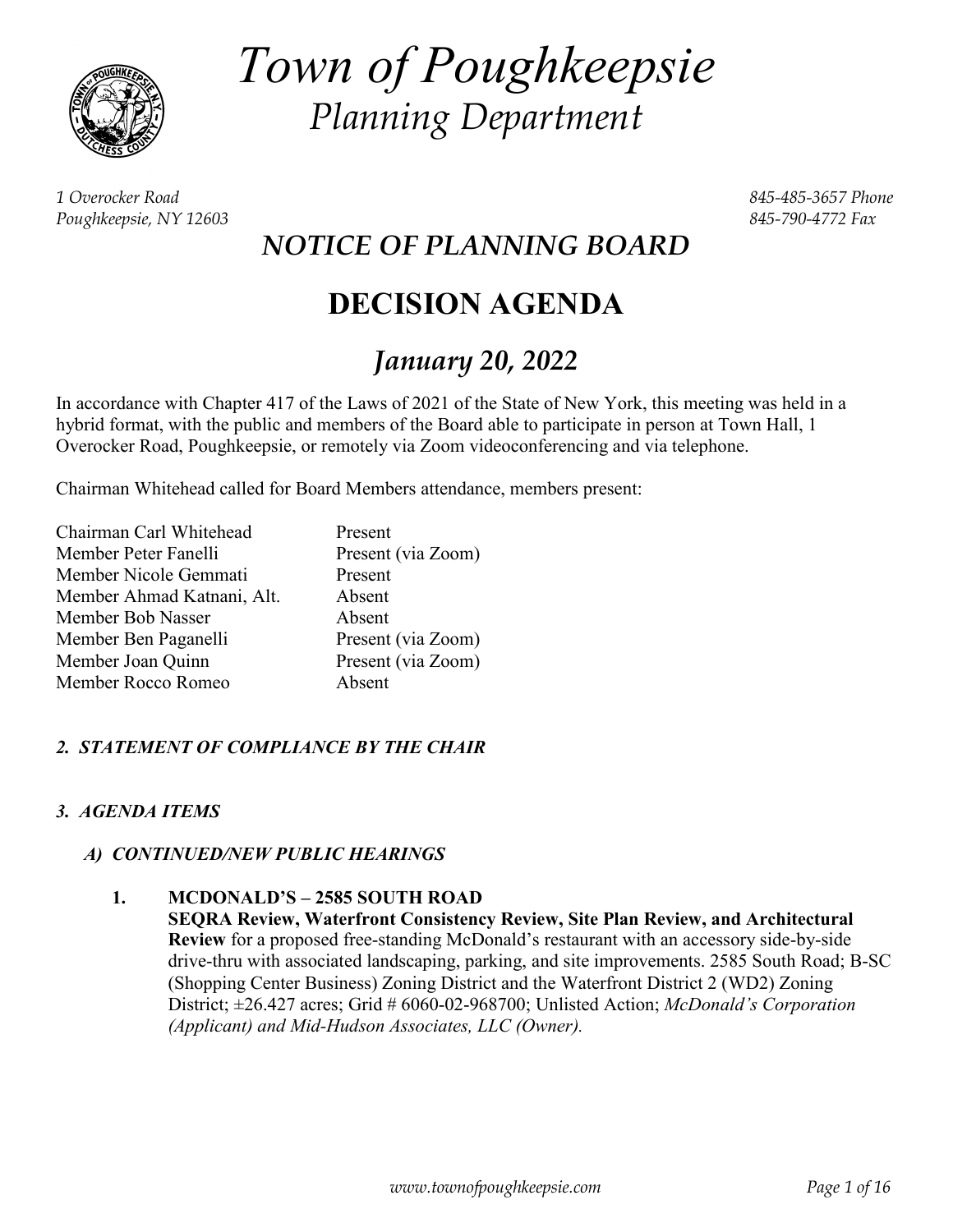Motion that the Planning Board open the Public Hearing.

Moved: Carl Whitehead Seconded: Nicole Gemmati Carried: 5-0

Motion that the Planning Board adjourn the Public Hearing to March 17, 2022.

Moved: Carl Whitehead Seconded: Nicole Gemmati Carried: 5-0

Motion that the Planning Board hereby determine that McDonald's – 2585 South Road Site Plan would not have a significant adverse impact on the environment, and that no environmental impact statement will be required for the reasons set forth in the SEQRA Negative Declaration for an Unlisted Action dated January 20, 2022

Moved: Carl Whitehead Seconded: Nicole Gemmati Carried: 5-0

| <b>ROLL CALL VOTE</b>     | <b>AYE/NAY</b> |
|---------------------------|----------------|
| Chairman Whitehead        | Aye            |
| Member Fanelli            | Aye            |
| Member Gemmati            | Aye            |
| Member Katnani, Alternate | Absent         |
| Member Nasser             | Absent         |
| Member Paganelli          | Aye            |
| Member Quinn              | Aye            |
| Member Romeo              | Absent         |
|                           |                |

Motion that the Planning Board determine that the McDonald's – 2585 South Road is consistent with the Town of Poughkeepsie's approved Local Waterfront Revitalization Program

Moved: Nicole Gemmati Seconded: Ben Paganelli Carried: 5-0

| <b>ROLL CALL VOTE</b>     | <b>AYE/NAY</b> |
|---------------------------|----------------|
| Chairman Whitehead        | Aye            |
| Member Fanelli            | Aye            |
| Member Gemmati            | Aye            |
| Member Katnani, Alternate | Absent         |
| Member Nasser             | Absent         |
| Member Paganelli          | Aye            |
| Member Quinn              | Aye            |
| Member Romeo              | Absent         |

Motion that the Planning Board defer further action on this application, and direct the applicant to respond to comments, in writing, of the Planning Board and those received from Town departments and agencies including, but not limited to, the following:

- 1. Town Planning Department comments dated January 14, 2022 (this document).
- 2. Town Engineering Department comments dated January 12, 2022.
- 3. Town Sewer Department comments dated January 10, 2022.
- 4. DC Department of Behavioral and Community Health comments dated January 10, 2022.
- 5. Town Traffic Engineer (JMC) comments dated January 10, 2022.
- 6. Arlington Fire Department comments dated January 7, 2022.
- 7. Town Water Department comments dated January 4, 2022.
- 8. Town Zoning Department comments dated December 28, 2021.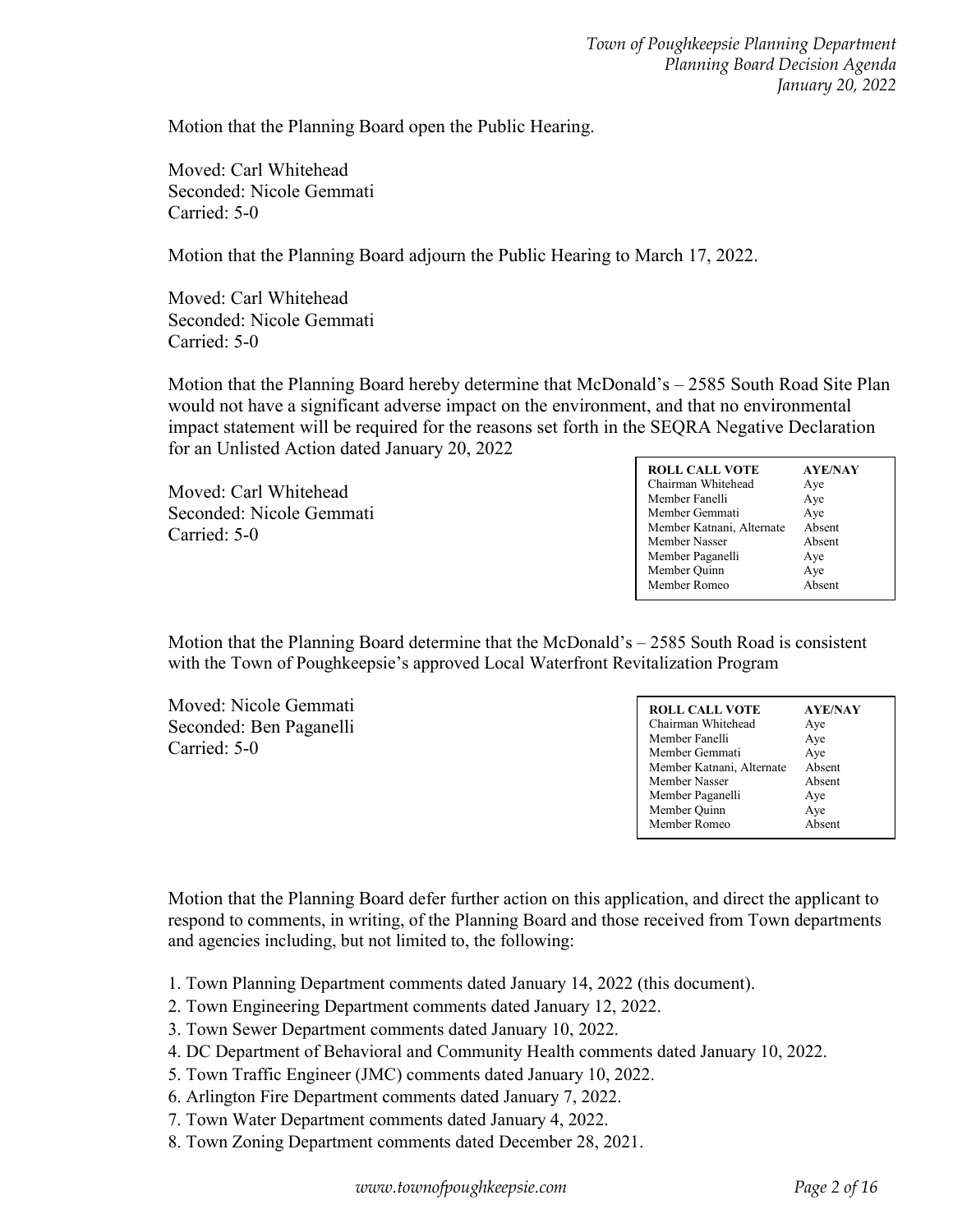9. Town Building Department comments dated December 28, 2021. 10. NYS Department of Transportation review.

Moved: Nicole Gemmati Seconded: Ben Paganelli Carried: 5-0

# **2. VASSAR COLLEGE FACULTY APARTMENTS**

**SEQR Declaration of Lead Agency Intent and Site Plan Review** proposed construction of a 51 unit apartment building (four stories) with associated amenity center, solely as faculty housing, inclusive of demolition of one vacant existing residential structure, to be located adjacent to the existing Watson Faculty Apartments with access from Raymond Ave. 71-89 Raymond Avenue (Watson Road); Zoned IN (Institutional) District; Grid  $#6161-04-850460; \pm 39.98$  acres; Unlisted Action; *T.C. Development Corp., Agent of Applicant; Vassar College, Applicant and Owner.*

Motion was made to open the public hearing.

Moved: Carl Whitehead Seconded: Nicole Gemmati Carried: 5-0

Motion was made to adjourn the public hearing to February 17, 2022.

Moved: Carl Whitehead Seconded: Nicole Gemmati Carried: 5-0

Motion that the Planning Board defer further action on this application and direct the applicant to respond to comments of the Planning Board and those received from Town departments and Agencies including, but not limited to, the following:

- 1. Town Planning Department's comments dated January 12, 2022.
- 2. Town Engineer's comments dated January 12, 2022.
- 3. Traffic consultant JMC's comments dated January 10, 2022.
- 4. Zoning Administrator's comments dated January 10, 2022.
- 5. Water Department's comments dated January 4, 2022.
- 6. Sewer Department's comments dated January 10, 2022.
- 7. Building Department's comments dated December 28, 2021.
- 8. Arlington Fire District comments dated January 10, 2022.
- 9. City of Poughkeepsie Acting Development Director comments dated December 27, 2021 and subsequent review.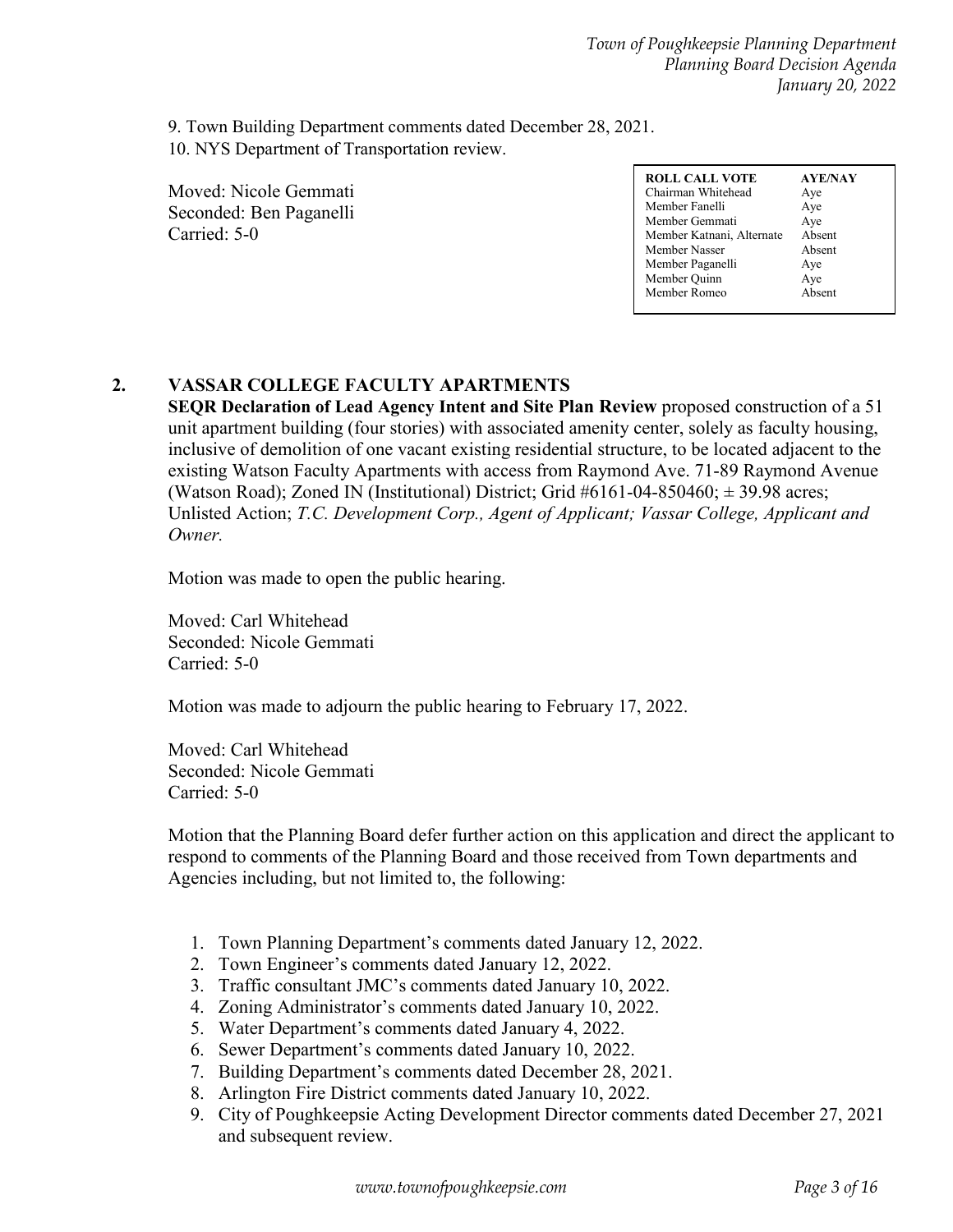- 10. Dutchess County Dept. of Behavioral and Community Health's comments dated January 7, 2022 and subsequent review.
- 11. Dutchess County Department of Planning's comments dated January 19, 2022.
- 12. NYS Department of Transportation's review.
- 13. NYS Department of Environmental Conservation's review.
- 14. Comments of the Planning Board meeting, including but not limited to the following:
- a. Address public hearing comments regarding traffic, including difficult left turns out and in at Watson and Vassar Lake Road curb cuts, conflict with prohibited left turns out of Chapel Road curb cut, increased traffic on Watson/Vassar Lake Roads and pedestrian safety.
- b. Address adequacy of parking for existing faculty housing on the site, potential use of proposed new parking.
- c. Consider moving accessible EV stations closer to the HC accessible building entry.
- d. Will the bike room have cameras or other security?
- e. Clarify the SF area of the building footprint shown on site plan (gross SF required) and architectural.
- f. Confirm the updated bedroom count on the plan.

Moved: Nicole Gemmati Seconded: Ben Paganelli Carried: 5-0

| <b>ROLL CALL VOTE</b>     | <b>AYE/NAY</b> |
|---------------------------|----------------|
| Chairman Whitehead        | Aye            |
| Member Fanelli            | Aye            |
| Member Gemmati            | Aye            |
| Member Katnani, Alternate | Absent         |
| Member Nasser             | Absent         |
| Member Paganelli          | Aye            |
| Member Quinn              | Aye            |
| Member Romeo              | Absent         |
|                           |                |

#### **3. BRAGDON SUBDIVISION – 10 CONKLIN STREET**

**SEQRA Review, Waterfront Consistency Review, and Subdivision Review (Minor)** for the proposed subdivision of an existing lot into two (2) lots. Two lots to be served by public water and private sewer. 10 Conklin Street; R-20 (Residence, Single-Family 20,000 Square Foot) Zoning District and the Waterfront District 1 (WD1) Zoning District;  $\pm 1.56$  acres; Grid # 6057-07-577875; Unlisted Action; *Sara Bragdon (Applicant & Owner).*

Motion that the Planning Board open the public hearing.

Moved: Carl Whitehead Seconded: Nicole Gemmati Carried: 5-0

Motion that the Planning Board close the public hearing.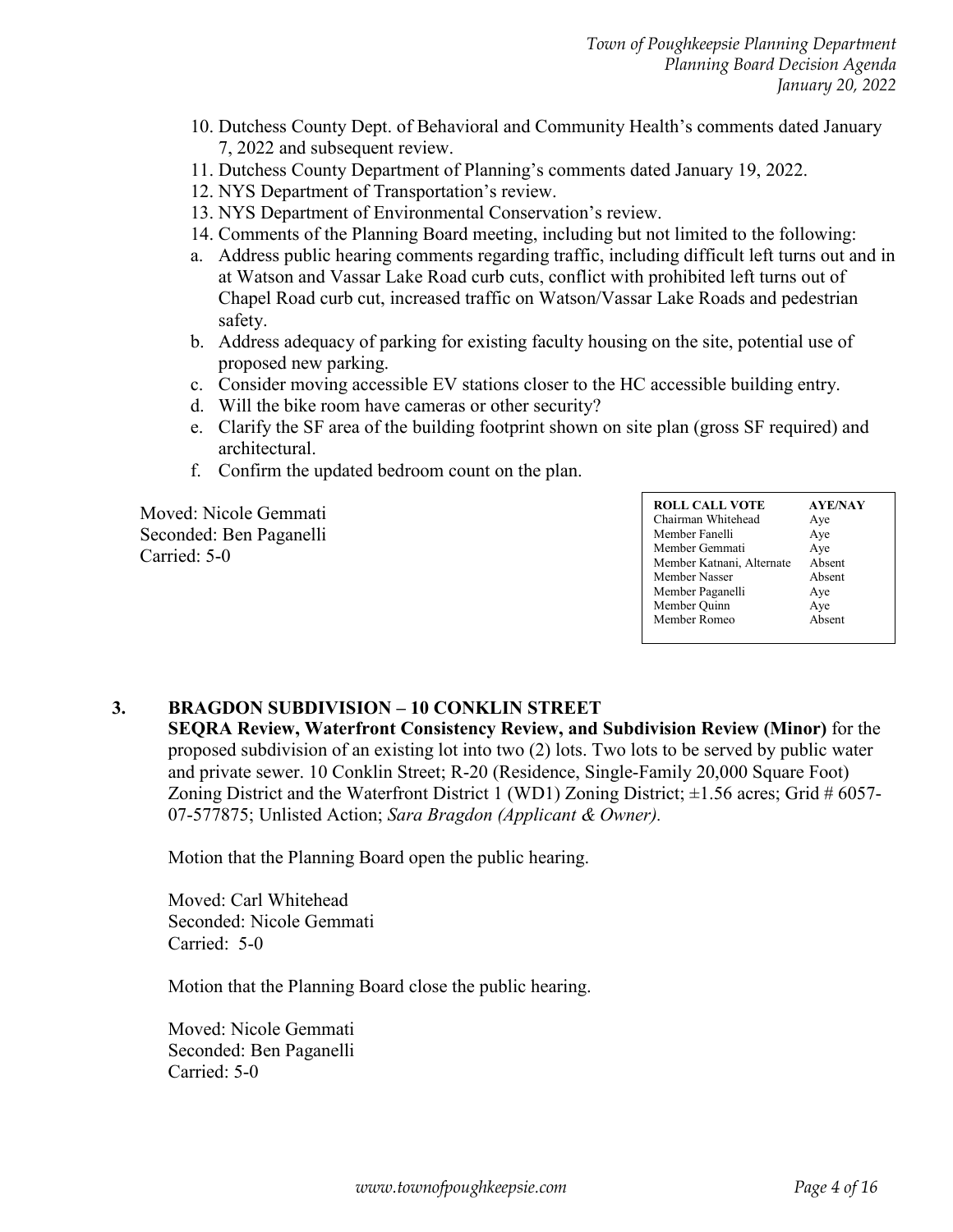Motion that the Planning Board determine that the proposed Bragdon Minor Subdivision – 10 Conklin Street application would not have a significant adverse impact on the environment for the reasons set forth in the SEQRA Negative Declaration for an Unlisted Action dated January 20, 2022.

Moved: Nicole Gemmati Seconded: Ben Paganelli Carried: 5-0

| <b>ROLL CALL VOTE</b><br>Chairman Whitehead<br>Member Fanelli<br>Member Gemmati<br>Member Katnani, Alternate<br>Member Nasser<br>Member Paganelli<br>Member Quinn | <b>AYE/NAY</b><br>Aye<br>Aye<br>Aye<br>Absent<br>Absent<br>Aye<br>Aye |
|-------------------------------------------------------------------------------------------------------------------------------------------------------------------|-----------------------------------------------------------------------|
| Member Romeo                                                                                                                                                      | Ahsent                                                                |
|                                                                                                                                                                   |                                                                       |

Motion that the Planning Board determine that the Bragdon Minor Subdivision – 10 Conklin Street is consistent with the Town of Poughkeepsie's approved Local Waterfront Revitalization Program

| Moved: Nicole Gemmati   |
|-------------------------|
| Seconded: Ben Paganelli |
| Carried: 5-0            |

| <b>ROLL CALL VOTE</b><br>Chairman Whitehead<br>Member Fanelli<br>Member Gemmati<br>Member Katnani, Alternate<br>Member Nasser<br>Member Paganelli | <b>AYE/NAY</b><br>Aye<br>Aye<br>Aye<br>Absent<br>Absent<br>Aye |
|---------------------------------------------------------------------------------------------------------------------------------------------------|----------------------------------------------------------------|
| Member Quinn                                                                                                                                      | Aye                                                            |
| Member Romeo                                                                                                                                      | Absent                                                         |

Motion that the Planning Board grant conditional minor subdivision approval, valid through July 19, 2022, for Bragdon Subdivision, subject to the following:

Respond to comments of the Planning Board and those received from Town departments and Agencies and said response to be reviewed by the Planning Department as to adequacy and completeness, inclusive of, but not limited to the following:

- 1. Town Planning Department comments dated January 14, 2022 (this document).
- 2. Town Engineering Department comments dated January 10, 2022.
- 3. Town Highway Department comments dated January 10, 2022.
- 4. New Hamburg Fire Department comments dated January 10, 2022.
- 5. DC Department of Behavioral and Community Health comments dated January 7, 2022.
- 6. Town Zoning Department comments dated January 6, 2022.
- 7. Town Building Department comments dated January 3, 2022.
- 8. Town Water Department comments dated January 3, 2022.
- 9. Planning Board Comments:
	- a. Applicant will be responsible for going back the Town's ZBA for the correct area variance(s) per adjustment to lot sizes.

| <b>ROLL CALL VOTE</b>     | <b>AYE/NAY</b> |
|---------------------------|----------------|
| Chairman Whitehead        | Aye            |
| Member Fanelli            | Aye            |
| Member Gemmati            | Aye            |
| Member Katnani, Alternate | Absent         |
| Member Nasser             | Absent         |
| Member Paganelli          | Aye            |
| Member Quinn              | Aye            |
| Member Romeo              | Absent         |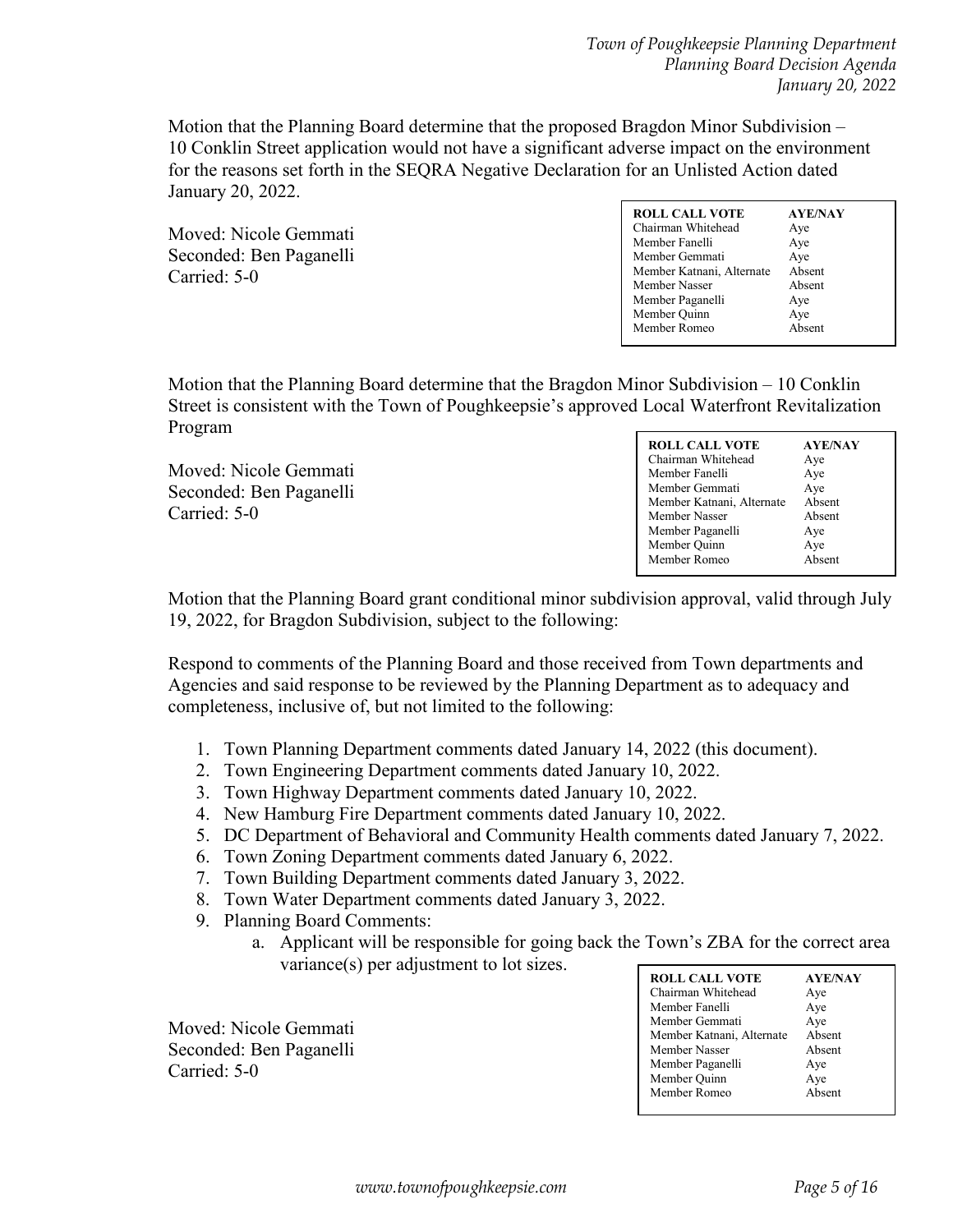**4. 42 AND 44 LAGRANGE AVE AMENDED SITE PLAN AND SPECIAL USE PERMIT SEQRA Review, Amended Site Plan and Special Use Permit Hearing** for an application to amend an approved site plan and special use permit for a mixed-use development at 44 Lagrange Avenue consisting of a restaurant (ground floor) and three one-bedroom dwellings (second floor), with shared parking located at 42 Lagrange Avenue with an existing 2-family dwelling: Proposed revisions are related to 44 Lagrange Avenue building elevation raised by 3 feet, including new ADA handicap ramp, revised building access walks, steps and plantings. Zoned ATC (Arlington Town Center);  $\pm 0.17$  and  $\pm 0.08$  acres; Unlisted Action (SEQRA Negative Declaration for an uncoordinated review adopted 4/30/2020 and as amended 11/18/2021); *INP Real Estate LLC, Applicant and Owner.*

A motion was made to open the Public Hearing.

Moved: Carl Whitehead Seconded: Nicole Gemmati Carried: 5-0

A motion was made to close the Public Hearing.

Moved: Carl Whitehead Seconded: Nicole Gemmati Carried: 5-0

Motion that the Planning Board, as an involved agency undertaking an uncoordinated SEQRA review, determine that the Site Plan and Special Use Permit application for Mixed Use Development at 44 Lagrange Avenue and Shared Parking with 42 Lagrange Avenue will not have a significant adverse effect on the environment, and that no environmental impact statement will be required for the reasons set forth in the SEQRA Negative Declaration for an Unlisted action dated January 20, 2022.

Moved: Nicole Gemmati Seconded: Ben Paganelli Carried: 5-0

| <b>ROLL CALL VOTE</b>     | <b>AYE/NAY</b> |
|---------------------------|----------------|
| Chairman Whitehead        | Aye            |
| Member Fanelli            | Aye            |
| Member Gemmati            | Aye            |
| Member Katnani, Alternate | Absent         |
| Member Nasser             | Absent         |
| Member Paganelli          | Aye            |
| Member Quinn              | Aye            |
| Member Romeo              | Absent         |
|                           |                |

Motion that the Planning Board grant conditional amended special use permit and site plan approval for the application for Mixed Use Development at 44 Lagrange Avenue and Shared Parking with 42 Lagrange Avenue, subject to the following:

Respond to comments of the Planning Board and those received from Town departments and Agencies, said responses to be reviewed by the Planning Department as to adequacy and completeness, inclusive of, but not limited to the following:

- 1. Town Planning Department comments dated January 11, 2022.
- 2. Town Assistant Engineer comments dated January 10, 2022.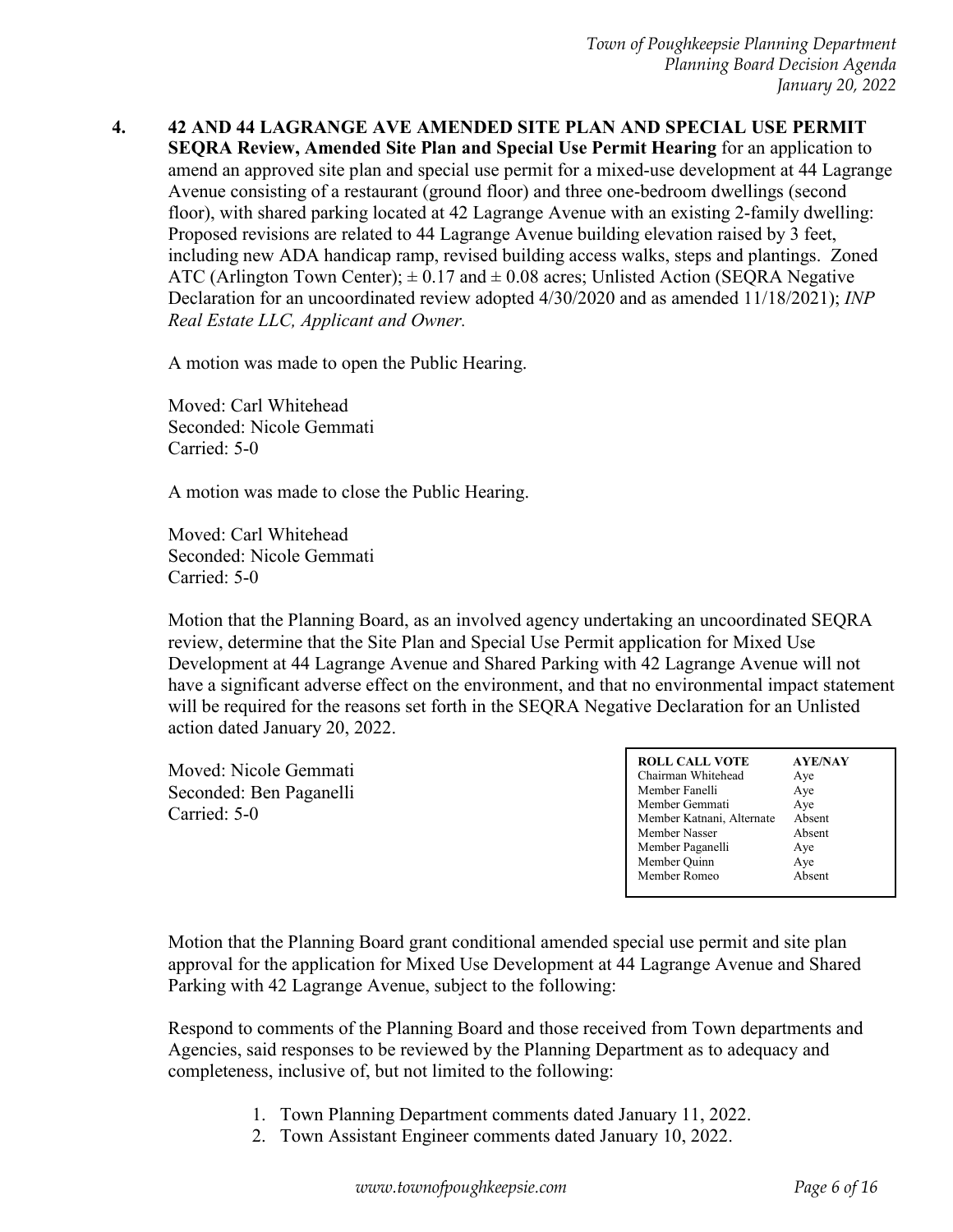- 3. Town Zoning Administrator's comments undated (ca. January 10, 2022).
- 4. Town Water Department's comments dated January 3, 2022.
- 5. Town Sewer Department's approval of final plans.
- 6. Town Building Department's comments dated January 3, 2022.
- 7. Town Highway Department's approval of final plans.
- 8. Arlington Fire Department's approval of final plans.
- 9. Standard conditions of approval:
	- a. Approval of the Department of Planning and the Town Engineer of the proposed final design drawings for the project.
	- b. The applicant shall pay the cost of all required fees, including but not limited to application, review and construction inspection fees pursuant to the Town Code, prior to the Chairman's signature. Prior to Chairman's signature all review fees shall be paid, and all required inspection fees shall be established.
	- c. With the exception of plan changes required by the Planning Department and other governmental agencies, and field changes as approved by the Director of Municipal Development, any modification to the approved plans shall receive the prior approval of the Planning Board before commencement of construction or commencement of the use.
	- d. This Special Use Permit and Site Plan Approval shall be void if construction is not started within one (1) year of the date of Planning Board approval, and completed within two (2) years of the date of such approval. Prior to its expiration, the special use permit and site plan approval may be renewed by request of the applicant for up to two (2) additional ninety (90) day periods. The applicant shall receive no notice of the pending expiration and it is the sole responsibility of the applicant to renew the Special Use Permit and Site Plan Approval prior to its expiration.

10. Comments of the Planning Board meeting, including but not limited to the following:

- a. Obtain architectural review approval.
- b. Add (restore) northeastern landscaping.
- c. Plans to be stamped and signed by a licensed professional.

| <b>ROLL CALL VOTE</b>     | <b>AYE/NAY</b> |
|---------------------------|----------------|
| Chairman Whitehead        | Aye            |
| Member Fanelli            | Aye            |
| Member Gemmati            | Aye            |
| Member Katnani, Alternate | Absent         |
| Member Nasser             | Absent         |
| Member Paganelli          | Aye            |
|                           |                |
| Member Quinn              | Aye            |
| Member Romeo              | Absent         |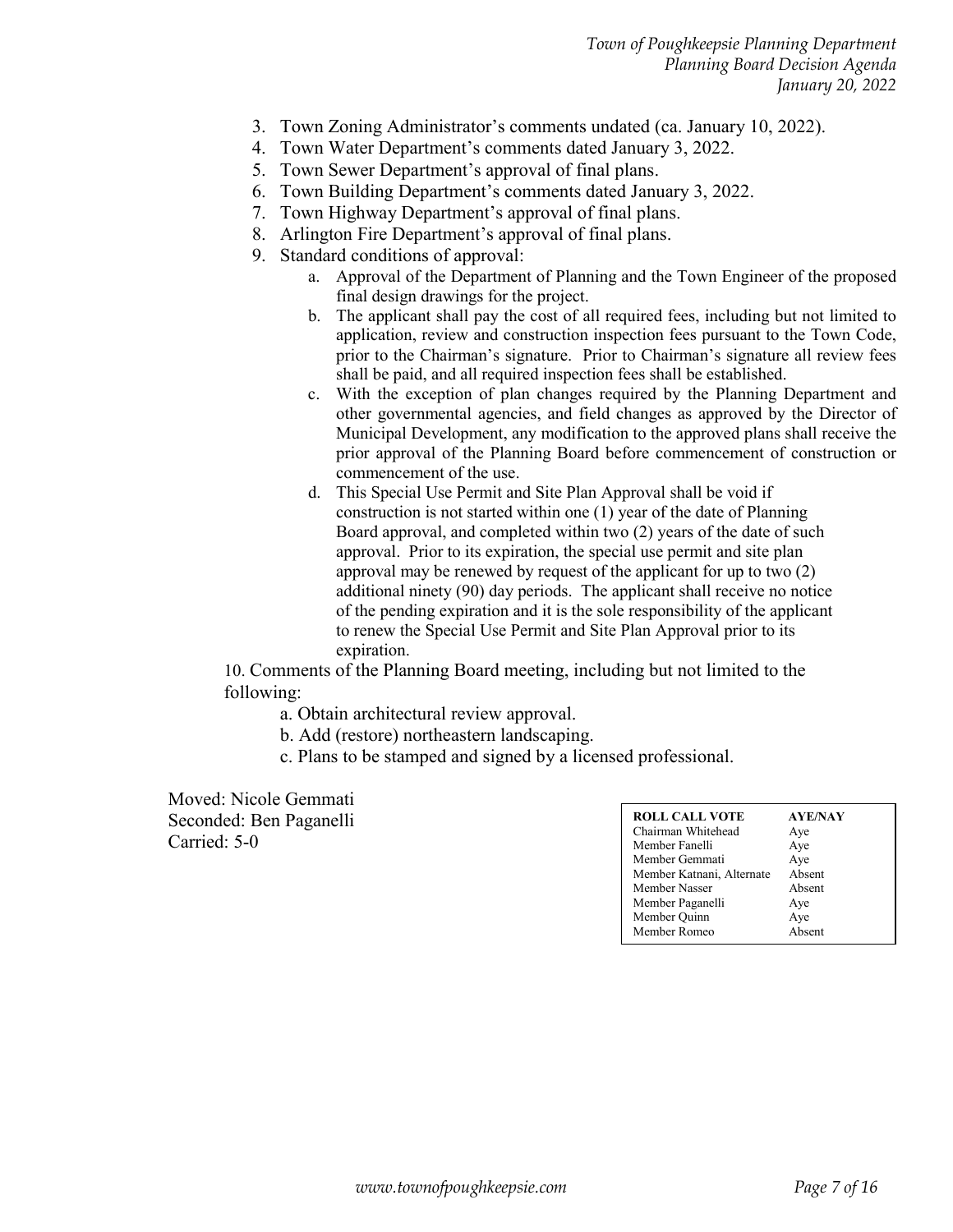A motion was made to grant architectural review as presented with the renderings and samples, subject to submittal of the presentation modified from the advance submittal inclusive of revised siding and stone wall colors, same color siding of different texture, standing seam metal roof portion and Lagrange Ave side awning.

Moved: Nicole Gemmati Seconded: Ben Paganelli Carried: 5-0

| <b>ROLL CALL VOTE</b>     | <b>AYE/NAY</b> |
|---------------------------|----------------|
| Chairman Whitehead        | Aye            |
| Member Fanelli            | Aye            |
| Member Gemmati            | Aye            |
| Member Katnani, Alternate | Absent         |
| Member Nasser             | Absent         |
| Member Paganelli          | Aye            |
| Member Quinn              | Aye            |
| Member Romeo              | Absent         |

# **5. POUGHKEEPSIE PLAZA – 2586-2600 SOUTH ROAD**

**SEQRA Review, Amended Site Plan Review, and Architectural Review** for exterior renovations as they relate to an existing tenant space. Proposed exterior renovations include removal of an existing loading dock platform and roof, minor parking reconfiguration in order to maintain existing parking counts, and exterior façade alterations. 2586-2600 South Road; B-SC (Shopping Center Business) Zoning District;  $\pm 14.56$  acres; Grid # 6160-01-057740; Type II Action; *Mauri Architects, PC (Applicant Architect) and Robert Mehlich, Poughkeepsie Plaza Mall, LLC (Owner).*

Motion that the Planning Board open the public hearing.

Moved: Carl Whitehead Seconded: Nicole Gemmati Carried: 5-0

Motion that the Planning Board close the public hearing.

Moved: Carl Whitehead Seconded: Nicole Gemmati Carried: 5-0

Motion that the Planning Board determine that the proposal meets the criteria for a SEQRA Type II action pursuant to SEQRA Part  $617.5(c)(9)$  and no further environmental review is required.

Moved: Nicole Gemmati Seconded: Ben Paganelli

| Carried: 5-0 | <b>ROLL CALL VOTE</b>     | <b>AYE/NAY</b> |
|--------------|---------------------------|----------------|
|              | Chairman Whitehead        |                |
|              |                           | Aye            |
|              | Member Fanelli            | Aye            |
|              | Member Gemmati            | Aye            |
|              | Member Katnani, Alternate | Absent         |
|              | Member Nasser             | Absent         |
|              | Member Paganelli          | Aye            |
|              | Member Quinn              | Aye            |
|              | Member Romeo              | Absent         |
|              |                           |                |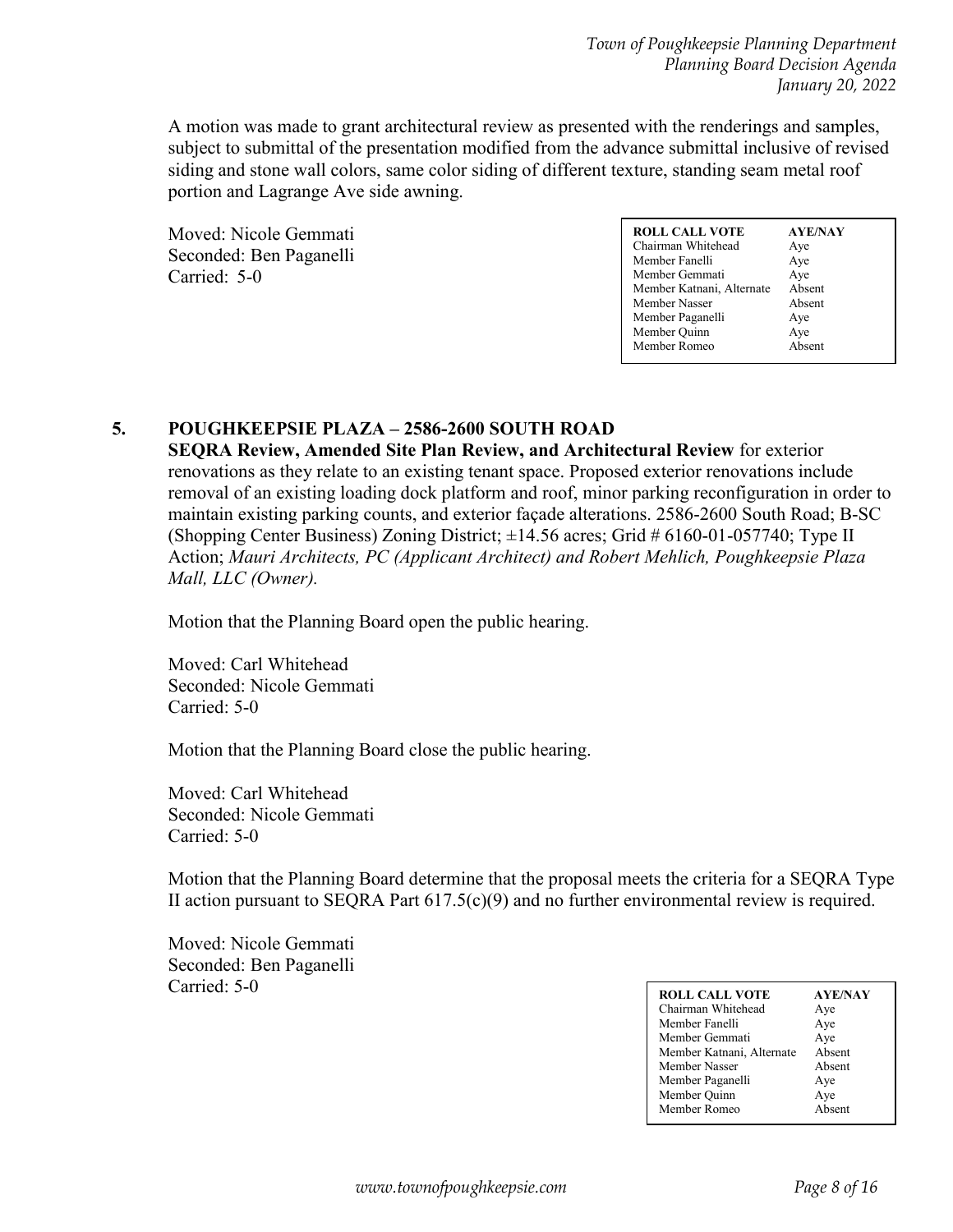Motion that the Planning Board grant conditional amended site plan approval for Poughkeepsie Plaza Amended Site Plan, subject to the following:

Respond to comments of the Planning Board and those received from Town departments and Agencies and said response to be reviewed by the Planning Department as to adequacy and completeness, inclusive of, but not limited to, the following:

- 1. Town Planning Department comments dated January 14, 2022.
- 2. Town Engineering Department comments dated January 11, 2022.
- 3. Arlington Fire Department comments dated January 6, 2022.
- 4. DC Department of Planning and Development comments dated January 4, 2022.
- 5. Town Water Department comments dated January 4, 2022.
- 6. Town Sewer Department comments dated January 3, 2022.
- 7. Town Zoning Department comments dated December 29, 2021.
- 8. Town Building Department comments dated December 28, 2021.
- 9. Planning Board comments:
	- a. Please take a look at potholes and consider the repaving of rough parking lot areas, both in front of plaza and the back of the plaza.

Moved: Nicole Gemmati Seconded: Ben Paganelli Carried: 5-0

| <b>ROLL CALL VOTE</b><br>Chairman Whitehead<br>Member Fanelli<br>Member Gemmati<br>Member Katnani, Alternate<br>Member Nasser<br>Member Paganelli<br>Member Quinn | <b>AYE/NAY</b><br>Aye<br>Aye<br>Aye<br>Absent<br>Absent<br>Aye<br>Aye |
|-------------------------------------------------------------------------------------------------------------------------------------------------------------------|-----------------------------------------------------------------------|
| Member Romeo                                                                                                                                                      | Absent                                                                |
|                                                                                                                                                                   |                                                                       |

Motion that the Planning Board accept architecture as presented.

Moved: Carl Whitehead Seconded: Nicole Gemmati Carried: 5-0

| <b>ROLL CALL VOTE</b>     | <b>AYE/NAY</b> |
|---------------------------|----------------|
| Chairman Whitehead        | Aye            |
| Member Fanelli            | Aye            |
| Member Gemmati            | Aye            |
| Member Katnani, Alternate | Absent         |
| Member Nasser             | Absent         |
| Member Paganelli          | Aye            |
| Member Quinn              | Aye            |
| Member Romeo              | Absent         |
|                           |                |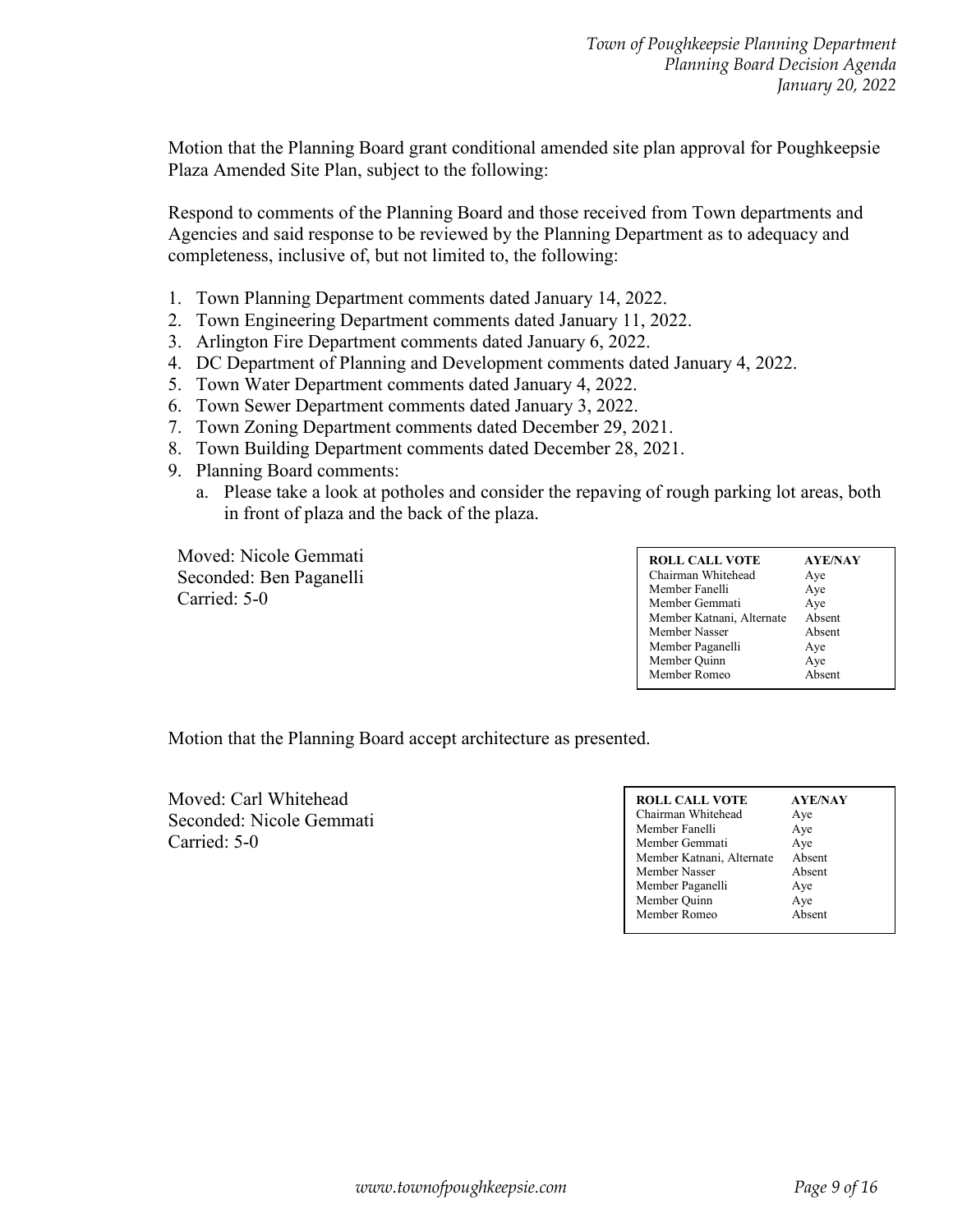#### **6. ARLINGTON FARMS – MALABAR REALTY LLC**

**SEQRA Review, Special Use Permit and Site Plan Review, and Architectural Review** for proposed demolition of the existing structures on the site and the construction of a one-story gas station-convenience store (3,400 SF), gas canopy with eight gasoline filling positions, and other site improvements. 798-802 Dutchess Turnpike; Zoned B-H (Highway-Business) District; 0.81  $\pm$ acre; Grid # 6262-04-571014; SEQRA Negative Declaration adopted February 19, 2015, conditional Site Plan approval granted December 17, 2015 (expired); *Malabar Realty, LLC, Owner. TO BE ADJOURNED*

Motion that the Planning Board adjourn the Public Hearing to February 17, 2022.

Moved: Carl Whitehead Seconded: Nicole Gemmati Carried: 5-0

#### **7. STEWARTS SHOP – 2245 SOUTH ROAD**

**Special Use Permit Review, Site Plan Review, and Architectural Review** for the construction of a new 3,696 square foot Stewart's Shop and a 2,440 square foot self-service gasoline canopy and fueling area. 2245 South Road; Zoned B-H (Highway Business) District;  $\pm$  0.949 acres; Grid # 6159-01-249880; Unlisted Action; *Stewart's Ice Cream, Co., Inc., Owner. TO BE ADJOURNED*

Motion that the Planning Board adjourn the Public Hearing to February 17, 2022.

Moved: Carl Whitehead Seconded: Nicole Gemmati Carried: 5-0

#### *B) MOTION TO ALLOW PUBLIC COMMENT ON REMAINING AGENDA ITEMS Comments limited to three (3) minutes.*

Moved: Carl Whitehead Seconded: Nicole Gemmati Carried: 5-0

#### *MOTION TO END PUBLIC COMMENT SESSION.*

Moved: Carl Whitehead Seconded: Nicole Gemmati Carried: 5-0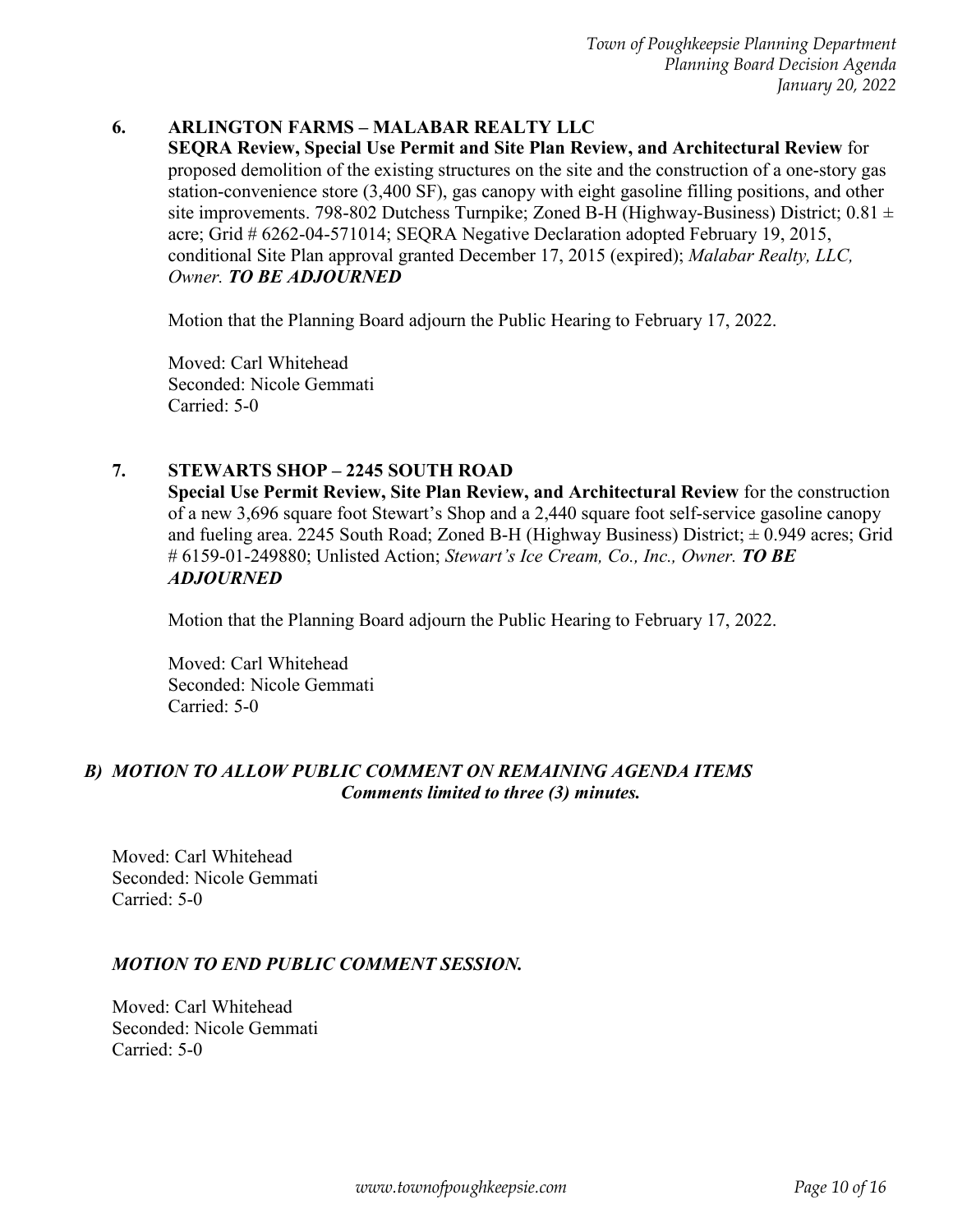#### *C) PLAN REVIEWS*

#### **1. 9 LAGRANGE AVENUE**

**SEQRA Review, Special Use Permit Review, and Site Plan Review** for (1) the conversion of the existing two-family residence into three apartments; (2) the expansion of the second floor of the existing two-family residence; and (3) the replacement of the existing detached garage structure with a new two-car garage to include a second floor apartment, for a total of four (4) apartments on the property. 9 Lagrange Avenue; ATC (Arlington Town Center) Zoning District; ±0.17 acres; Grid # 6161-12-827713; Unlisted Action; *Mauri Architects, PC (Applicant's Architect) and D & A Poughkeepsie, LLC (Owner).*

Motion that the Planning Board defer further action on this application, and direct the applicant to respond to comments, in writing, of the Planning Board and those received from Town departments and agencies including, but not limited to, the following:

- 1. Town Planning Department comments dated January 14, 2022.
- 2. Town Engineering Department comments dated January 11, 2022.
- 3. Arlington Fire Department comments dated January 6, 2022.
- 4. Town Zoning Department comments dated January 4, 2022.
- 5. DC Department of Planning and Development comments dated January 4, 2022.
- 6. Town Water Department comments dated January 3, 2022.
- 7. Town Sewer Department comments dated January 3, 2022.
- 8. Town Highway Department comments dated December 30, 2021.
- 9. Town Building Department comments dated December 28, 2021.
- 10. NYS Department of Transportation review.

Moved: Nicole Gemmati Seconded: Ben Paganelli Carried: 5-0

| <b>ROLL CALL VOTE</b>     | <b>AYE/NAY</b> |
|---------------------------|----------------|
| Chairman Whitehead        | Aye            |
| Member Fanelli            | Aye            |
| Member Gemmati            | Aye            |
| Member Katnani, Alternate | Absent         |
| Member Nasser             | Absent         |
| Member Paganelli          | Aye            |
| Member Quinn              | Aye            |
| Member Romeo              | Absent         |
|                           |                |

#### **2. CENTRAL HUDSON KM TRANSMISSION LINE REPLACEMENT**

**SEQRA Review, Site Plan Review, and Floodplain Development Permit Review** to replace an existing electric transmission line, known as the "KM Line" at 69 kilovolts (kV) within an existing public utility right-of-way that traverses in a northwest direction from the border of the Myers Corners Substation on Myers Corners Road (Town of Wappinger), to the area just west of Victor Lane (Town of Poughkeepsie). The total length of the proposed replacement project is approximately  $\pm 2.8$  miles, with  $\pm 1.7$  miles within the Town of Wappinger and  $\pm 1.1$  miles within the Town of Poughkeepsie. Within the Town of Poughkeepsie, all parcels along this utility corridor are located in the R-20 (Residential, Single-Family 20,000) Zoning District; Within the Town of Wappinger, parcels along this utility corridor are located in the Airport Industry District, GB (General Business) District, R-40 (One-Family Residential District), R-80 (One-Family Residential District); and COP (Conservation Office Park) District; ±37.5-acre right-ofway; There are 59 parcels along this utility corridor; Type 1 Action; *Central Hudson Gas & Electric Corp., Applicant and Owners*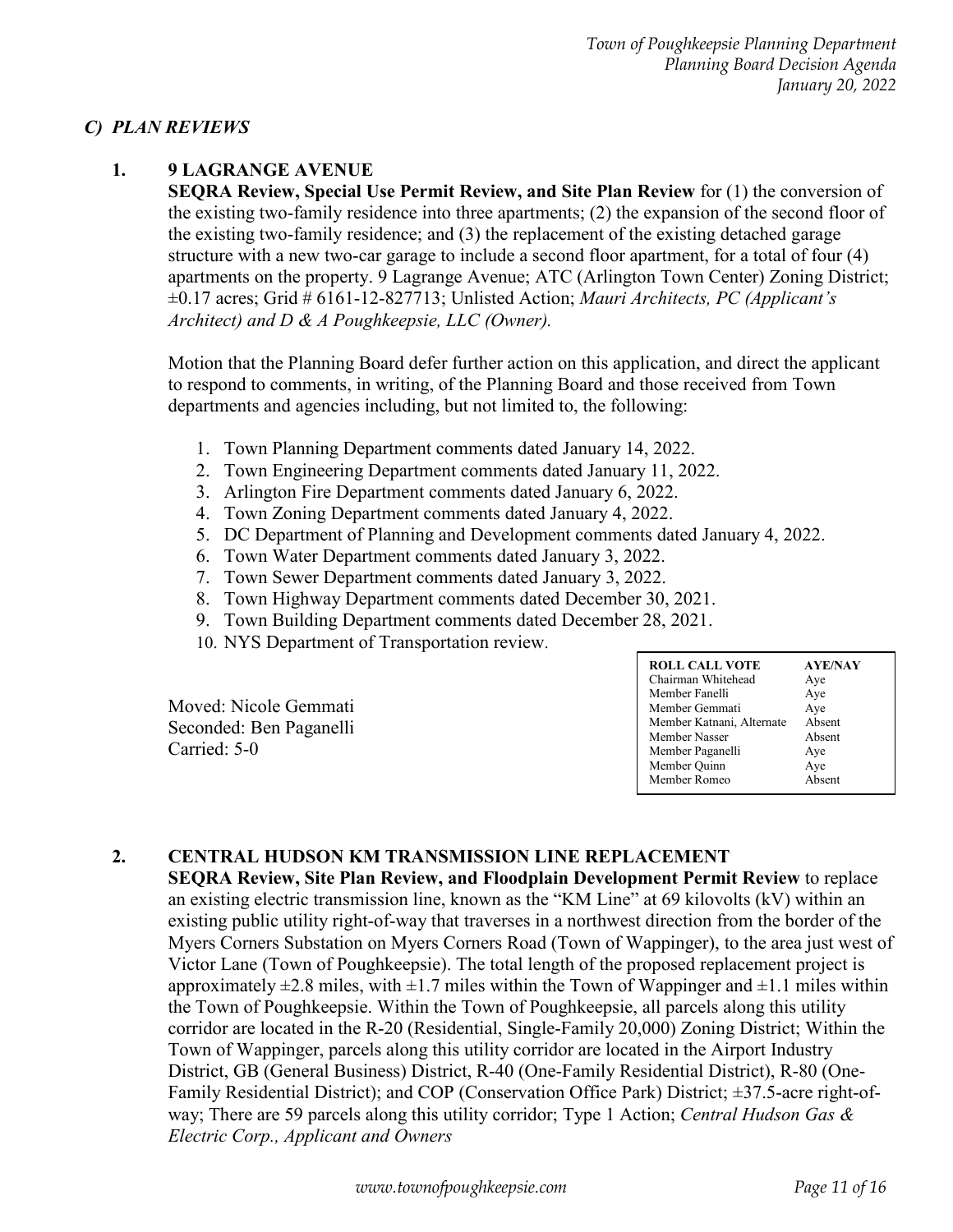Motion that the Planning Board consent to the Town of Wappinger being the Lead Agency for this proposed action

Moved: Nicole Gemmati Seconded: Ben Paganelli Carried: 5-0

| <b>ROLL CALL VOTE</b>     | <b>AYE/NAY</b> |
|---------------------------|----------------|
| Chairman Whitehead        | Aye            |
| Member Fanelli            | Aye            |
| Member Gemmati            | Aye            |
| Member Katnani, Alternate | Absent         |
| Member Nasser             | Absent         |
| Member Paganelli          | Aye            |
| Member Quinn              | Aye            |
| Member Romeo              | Absent         |

A motion was made that the Planning Board defer further action on this application, and direct the applicant to respond to comments, in writing, of the Planning Board and those received from Town departments and agencies including, but not limited to, the following:

- 1. Town Planning Department comments dated January 14, 2022.
	- a. Includes SEQR Review on behalf of the Town of Poughkeepsie Planning Board as an involved agency.
- 2. Town Engineering Department comments dated January 12, 2022.
- 3. Town Zoning Department comments dated January 11, 2022.
- 4. DC Department of Planning and Development comments dated January 4, 2022.
- 5. Town Water Department comments dated January 4, 2022.
- 6. Town Sewer Department comments dated January 3, 2022.
- 7. Town Building Department comments dated December 29, 2021.
- 8. Town Floodplain Development Administrator comments dated December 29, 2021.
- 9. Arlington Fire Department comments dated December 29, 2021.
- 10. Town of Wappinger review.

Moved: Nicole Gemmati Seconded: Ben Paganelli Carried: 5-0

| <b>ROLL CALL VOTE</b>     | <b>AYE/NAY</b> |
|---------------------------|----------------|
| Chairman Whitehead        | Aye            |
| Member Fanelli            | Aye            |
| Member Gemmati            | Aye            |
| Member Katnani, Alternate | Absent         |
| Member Nasser             | Absent         |
| Member Paganelli          | Aye            |
| Member Quinn              | Aye            |
| Member Romeo              | Absent         |

#### **3. STORE SPACE**

**SEQRA Review, Special Use Permit Review, Site Plan Review, and Architectural Review**  for the proposed development of a three (3)-story climate controlled self-storage building with a footprint of  $\pm$  41,257 square feet with related parking, utilities, landscaping, and stormwater management. 5-16 Budget Drive and 6 Violet Avenue (Town of Poughkeepsie); I-H (Heavy Industrial) Zoning District (Town of Poughkeepsie); Parker Avenue (City of Poughkeepsie); G-RM, Gateway Mixed-Use Residential (City of Poughkeepsie);  $\pm 2.93$  acres,  $\pm 1.31$  acres, and  $\pm 0.77$  acres; Grid #'s 6162-10-463586 (Town), 6162-10-436570 (Town), and 6162-48-428562 (City); Type 1 Action; Storage Cap Poughkeepsie, LP *(Applicant)* and Barbara Mesuda, Inc. *(Owner)*.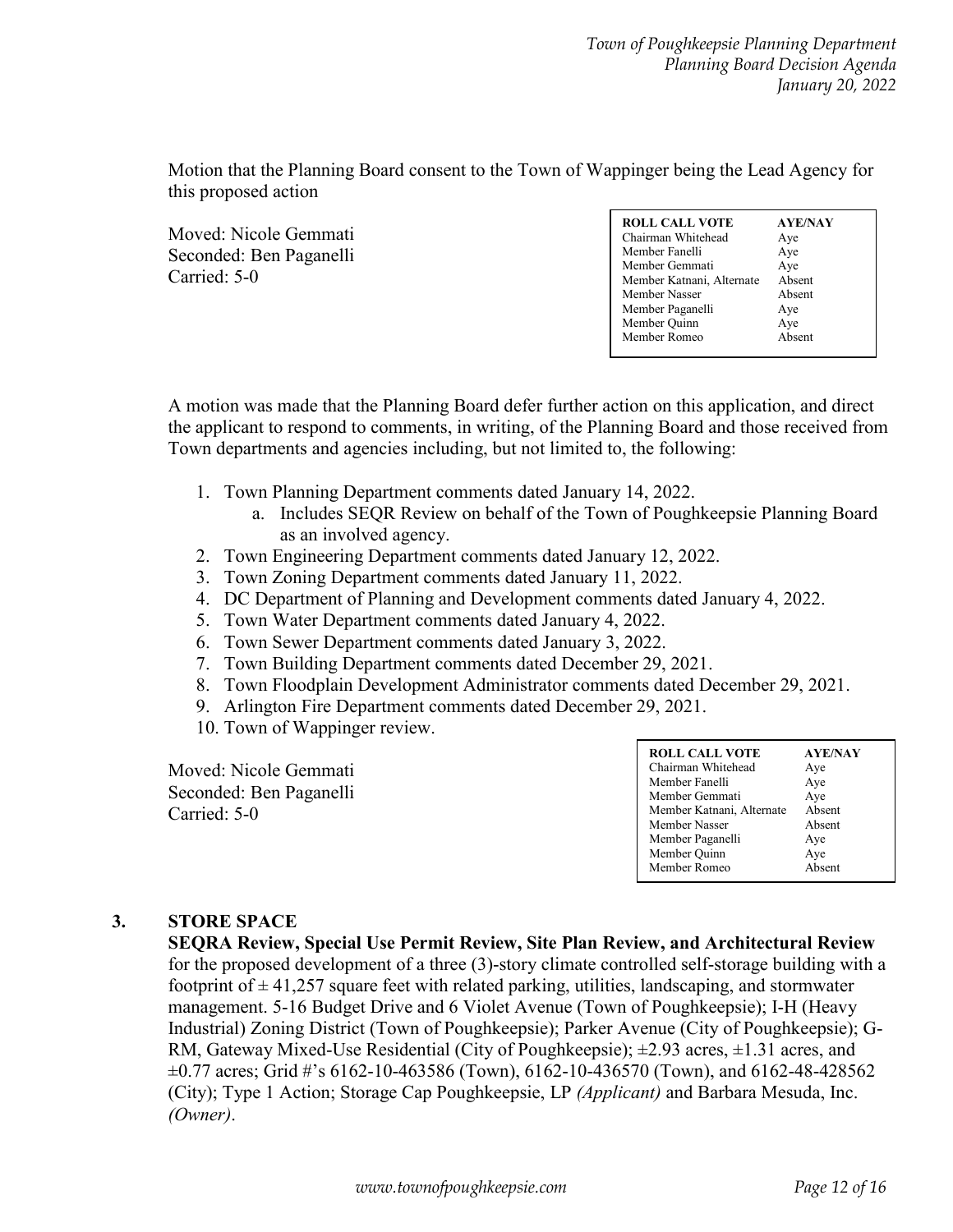Motion was made that the Planning Board declare its intent to be the Lead Agency, to coordinate the environmental review of the proposed project as an Type 1 Action, and authorize the Planning Department's circulation of a Notice of said intent dated January 20, 2022, a copy of the EAF, and a copy of the application to the identified interested and involved agencies.

Moved: Nicole Gemmati Seconded: Ben Paganelli Carried: 5-0

A motion was made that the Planning Board defer further action on this application, pending establishment of a Lead Agency, and direct the applicant to respond to comments, in writing, of the Planning Board and those received from Town departments and Agencies including, but not limited to, the following:

- 1. Town Planning Department comments dated January 14, 2022.
- 2. City of Poughkeepsie Planning Department comments dated January 10, 2022.
- 3. Fairview Fire District comments dated January 10, 2022.
- 4. Town Zoning Department comments dated January 10, 2022.
- 5. DC Department of Behavioral and Community Health comments dated January 10, 2022.
- 6. DC Department of Public Works comments dated January 7, 2022.
- 7. Town Water Department comments dated January 4, 2022.
- 8. Town Sewer Department comments dated January 3, 2022.
- 9. Town Building Department comments dated December 28, 2021.
- 10. Town Engineering Department review.
- 11. DC Department of Planning and Development review.
- 12. NYS Department of Transportation review.
- 13. NYS Department of Environmental Conservation review.

| <b>ROLL CALL VOTE</b><br>Chairman Whitehead<br>Member Fanelli<br>Member Gemmati<br>Member Katnani, Alternate<br>Member Nasser<br>Member Paganelli | <b>AYE/NAY</b><br>Aye<br>Aye<br>Aye<br>Absent<br>Absent<br>Aye |
|---------------------------------------------------------------------------------------------------------------------------------------------------|----------------------------------------------------------------|
|                                                                                                                                                   |                                                                |
|                                                                                                                                                   |                                                                |
| Member Quinn                                                                                                                                      | Aye                                                            |
| Member Romeo                                                                                                                                      | Absent                                                         |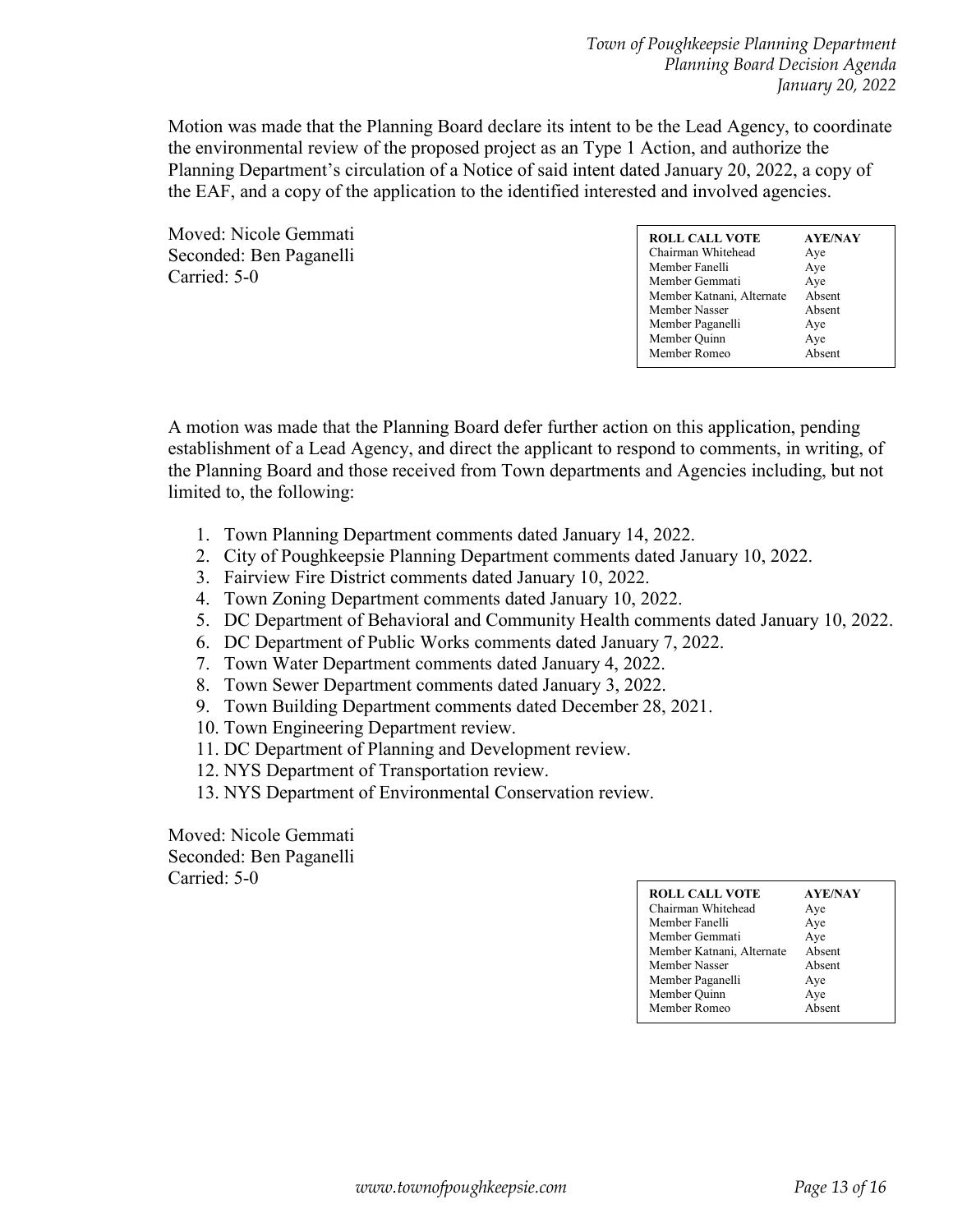#### **4. WILTSE ESTATES LOT 19 SUBDIVISION**

**SEQR and Preliminary (Major) Subdivision Review** for a proposed subdivision of Wiltse Estates Subdivision Lot #19 with existing dwelling and septic system, to create three new residential lots, and a utility easement over Lot #54 to access central sewer, subject to sewer tenancy approval by the Town Board. Zoned R-20 (Residence Single Family 20,000 SF);  $\pm$  10.4 acres; Unlisted Action; Celeste Wiltse-Vumbico and Mark Vumbico, Owner(s).

Motion made that the Planning Board defer further action on this application subject to the following:

Respond to comments of the Planning Board and those received from Town departments and Agencies, said responses to be reviewed by the Planning Department as to adequacy and completeness, including but not limited to the following:

- 1. Town Planning Department comments dated January 10, 2022.
- 2. Town Engineer comments dated January 12, 2022.

3. Town wetland consultant Aspen Environmental's comments dated January 10, 2022.

- 4. Zoning Administrator's comments dated January 7, 2022.
- 5. Water Department's comments dated January 3, 2022.
- 6. Sewer Department's comments dated January 6, 2022.
- 7. Building Department's comments dated December 29, 2021.
- 8. Highway Department's comments dated December 30, 2021.
- 9. Arlington Fire District's comments dated January 7, 2022.

10. Dutchess County Department of Behavioral and Community Health's comments dated October 18, 2021 and subsequent review.

- 11. NYS Department of Environmental Conservation's review.
- 12. Comments of the Planning Board meeting.

Moved: Nicole Gemmati Seconded: Ben Paganelli Carried: 5-0

#### **5. ROGERS LOT LINE REVISION**

**SEQRA Review, Coastal Consistency Review, and Lot Line Revision Review** for two (2) lots. Lot 1 to be amended from  $\pm 1.452$  acres to  $\pm 1.184$  acres and Lot 2 to be amended from ±0.444 acres to ±0.712 acres. 18 and 20 Main Street New Hamburg. R-NH (Residence, New Hamburg) Zoning District;  $\pm 1.896$  acres, total; Grid #'s 6057-07-559817 (18 Main Street) and 6057-07-570814 (20 Main Street); Type II Action; *Christopher Rogers and Carolina Rogers (18 Main Street) and Francis Rogers and Nancy Rogers (20 Main Street), Owners.*

Motion that the Planning Board determine that the proposal meets the criteria for a SEQRA Type II action pursuant to SEQRA Part  $617.5(c)(16)$  and no further environmental review is required.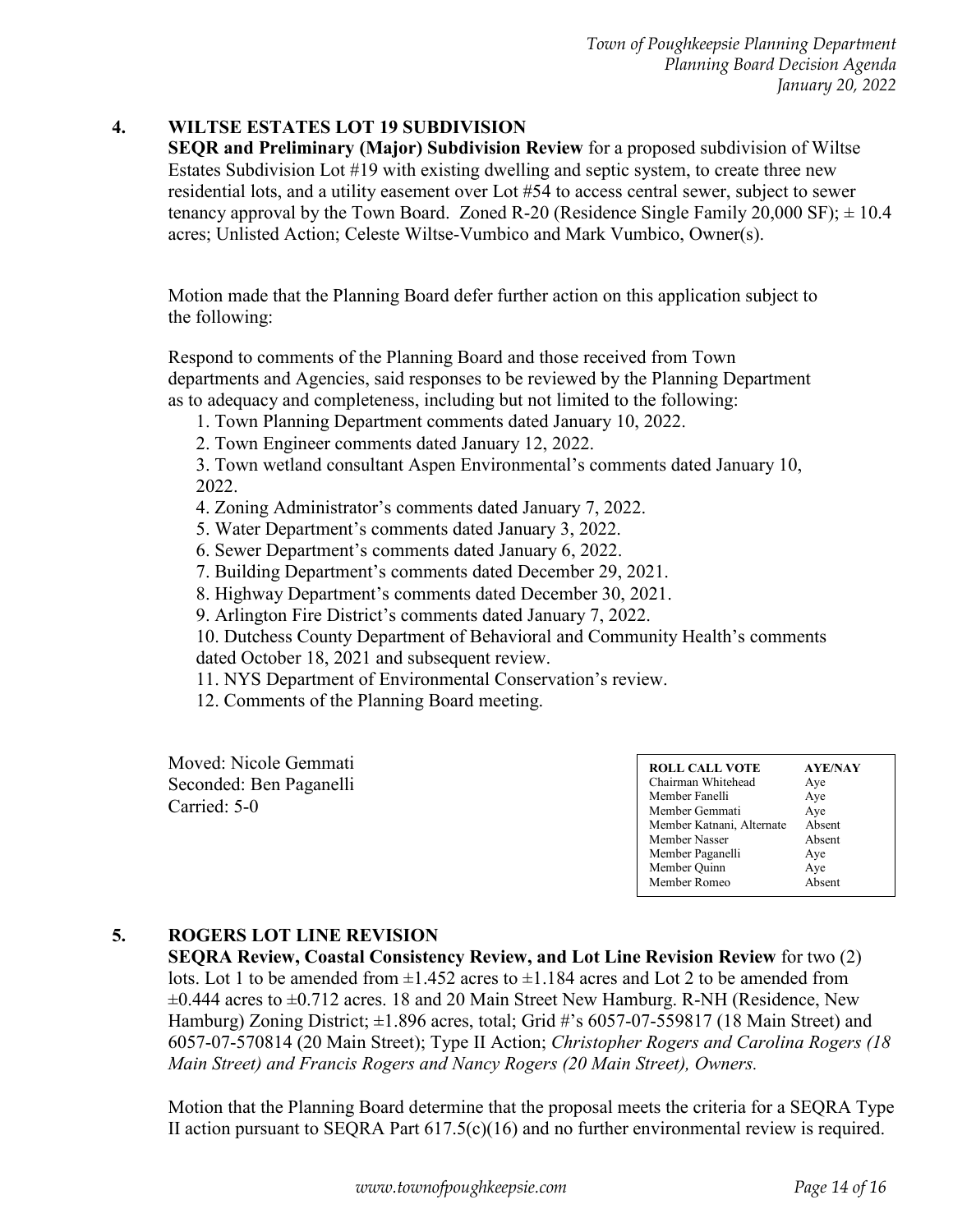Moved: Nicole Gemmati Seconded: Ben Paganelli Carried: 5-0

| <b>ROLL CALL VOTE</b><br>Chairman Whitehead<br>Member Fanelli<br>Member Gemmati<br>Member Katnani, Alternate<br>Member Nasser<br>Member Paganelli<br>Member Quinn | <b>AYE/NAY</b><br>Aye<br>Aye<br>Aye<br>Absent<br>Absent<br>Aye<br>Aye<br>Absent |
|-------------------------------------------------------------------------------------------------------------------------------------------------------------------|---------------------------------------------------------------------------------|
| Member Romeo                                                                                                                                                      |                                                                                 |

Motion that the Planning Board determine that the Rogers Lot Line Revision is consistent with the Town of Poughkeepsie's approved Local Waterfront Revitalization Program.

Moved: Nicole Gemmati Seconded: Ben Paganelli Carried: 5-0

Motion that the Planning Board grant conditional lot line approval, subject to the following:

Respond to comments of the Planning Board and those received from Town departments and Agencies and said response to be reviewed by the Planning Department as to adequacy and completeness, inclusive of, but not limited to the following:"

- 1. Town Planning Department comments dated January 14, 2022.
- 2. Town Engineering Department comments dated January 11, 2022.
- 3. New Hamburg Fire Department comments dated January 10, 2022.
- 4. DC Department of Behavioral and Community Health comments dated January 10, 2022.
- 5. Town Water Department comments dated January 3, 2022.
- 6. Town Zoning Department comments dated December 30, 2021.
- 7. Town Building Department comments dated December 29, 2021.

Moved: Nicole Gemmati Seconded: Ben Paganelli Carried: 5-0

# **6. BARTOLUCCI-CURATOLO LOT LINE REVISION**

**Lot Line Revision Review** for a proposal to merge property at 33 Willowbrook Heights with properties at 46 & 50 Lorraine Boulevard and adjust lot lines. Zoned R-20 (Residence Single Family 20,000 SF); ± 0.58 acres, 1.01 acres, and 0.61 acres respectively; Type II Action; *Thomas J. Curatolo Jr. and Lynne Bartolucci, Trustees (46 Lorraine); Raymond A. Bartolucci and Lynne*